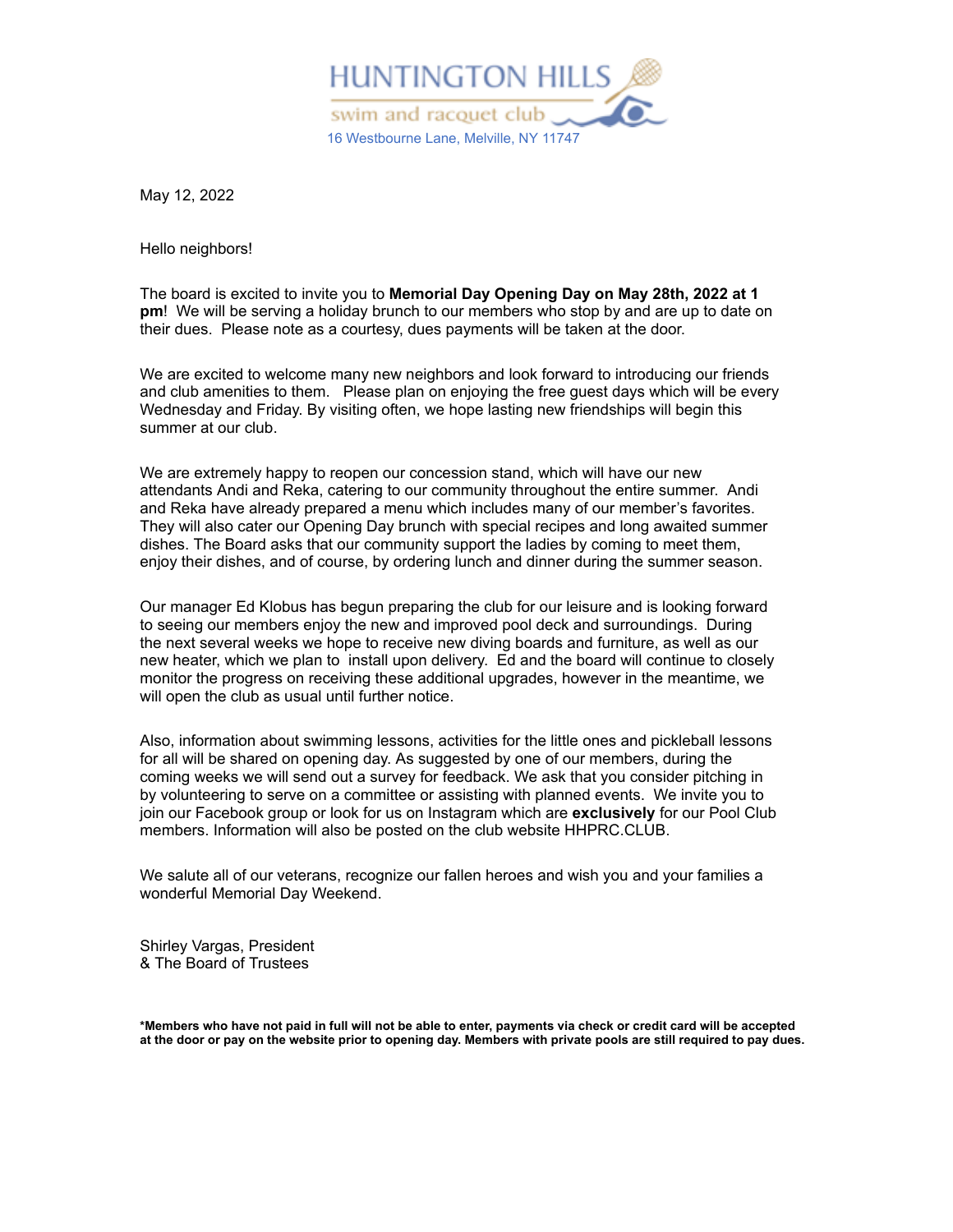# **OPENING DAY**

# **BRUNCH**

## **1 PM**

## **Saturday May 28 th 2022**

## **\*Rain date Sunday**

#### **May 29th, 2022**

**Opened May 28th, 29th, 30th - (weather permitting)**

> **WEEKENDS only FRI-SUN (JUNE 3-JUNE 19) FRIDAY - SUNDAY 12- 6 PM**

> > June 20 - 23 2-6 pm

# **SUMMER SCHEDULE 7 DAYS A WEEK CURRENT HOURS 12 PM- 7 PM JUNE 24- SEPTEMBER 5th, 2022**

(currently) **12 -2 PM** Lap Lanes **2 - 7 PM** Open Swim

**● Additional time slots for different age groups are being considered, more information will be provided once the season begins.**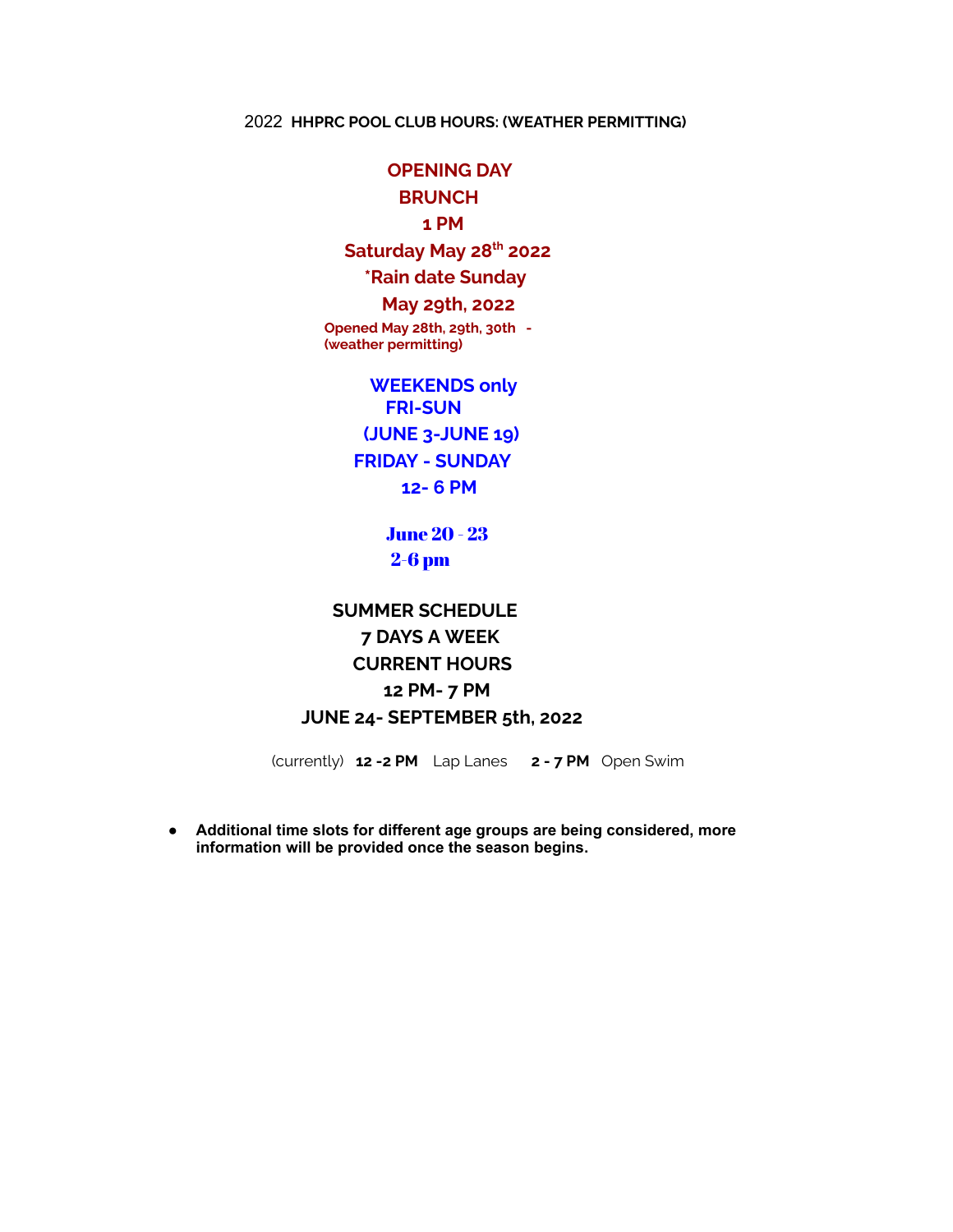

#### **FREQUENTLY ASKED QUESTIONS**

**1. Will I need an ID to enter?**

 **Yes, during the first few weeks of the season, all adults will require ID for entry.**

 **2. Will the club have a management company supervising this season?**

**Yes, our manager is Ed Klobus, reputable manager of several surrounding pools in our area.** 

- **3. Will outside guests be allowed to enter? Yes, every Wednesday and Friday.**
- **4. Can grandparents bring grandchildren from our membership to the pool? Yes. ID must be presented and documented.**
- **5. Will lounge chairs be available? Yes, we will have lounge chairs available.**
- **6. Will sanitizers be available? Yes, the club has purchased hand sanitizers .**
- **7. Will the kitchen be open this season? Yes, the kitchen will be open throughout the season according to the scheduled dates.**
- **8. Will the picnic area be used this season? Yes, tables will be available.**
- **9. Can members buy food from the concession without staying to eat at the club? Yes. Take-out is available, and Andi will arrange delivery if necessary.**
- **10. Can food from home or outside establishments be brought in? Only when the concession is closed.**
- **11. Can we eat or drink beverages hot or cold by the pools? No. Only bottled water.**
- **12.. Are late fees waived for the season? No. If you paid after May 1st, you will be charged a \$75 late fee.**
- **13. Will parties and events take place this season? Yes, however, we will continue to follow NYS protocols.**
- **14. If I have any question or concern, who should I call or inform?**

**Our Manager Ed Klobus recommends contacting him via cell at 516-661-7414. We recommend also sending an email to info@hhprc.club** 

**15. Is the kiddie pool open all day? Yes, however, Ed will close the pool if there is no lifeguard present.**

**16. Can I bring more than 9 guests at a time?**

**No, that is considered a party, and you will have to plan ahead of time with our manager. Each guest pays a fee and an additional cost will be charged for the extra lifeguards.**

**17. Will the heater be on? Yes, once the new heater is installed.**

rev/2022